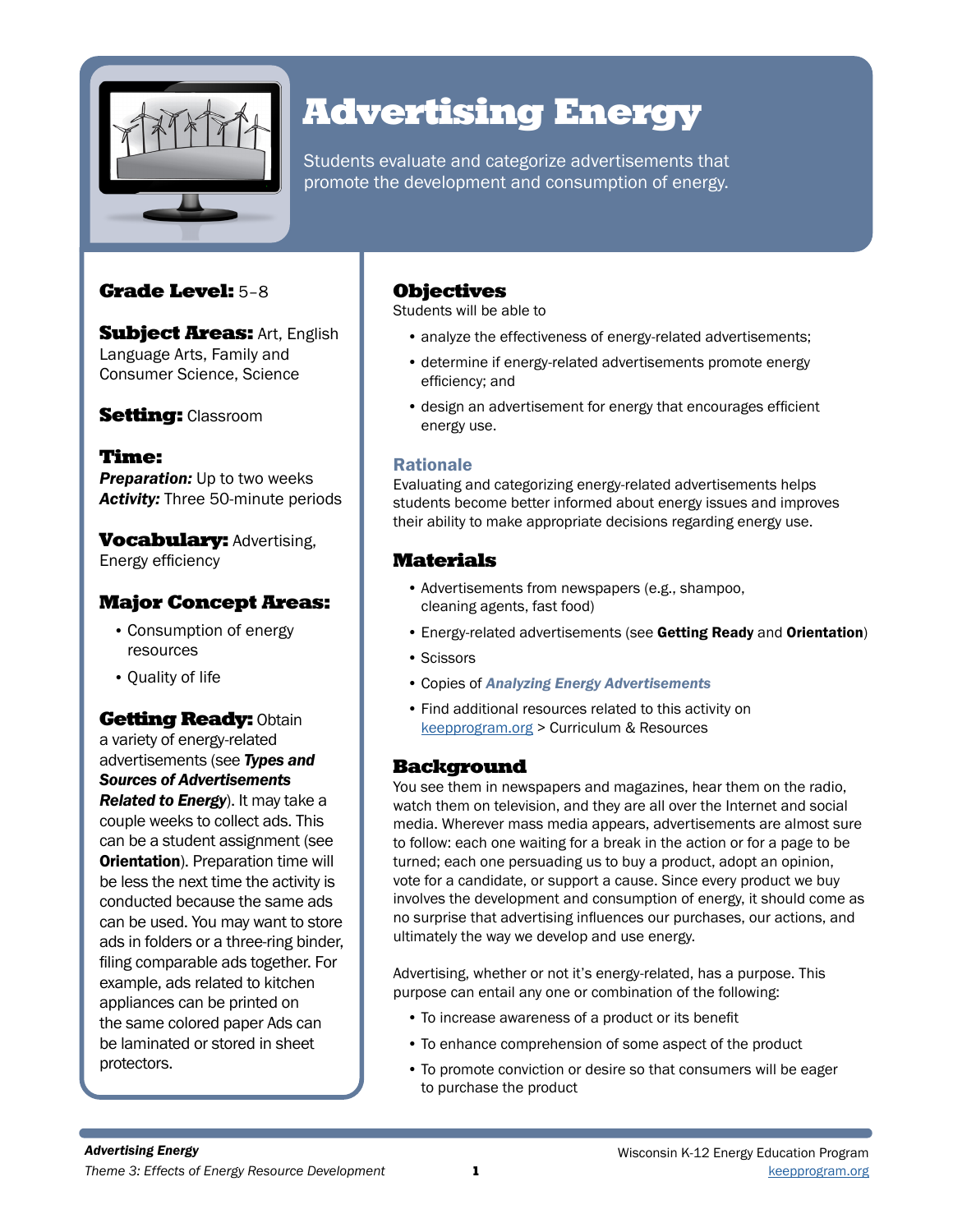• To ensure action resulting in the customer purchasing and using the product

With energy, the "product" is often a source of energy (oil, natural gas, batteries, solar panels), a service (retrofitting your home, bringing natural gas to your home, installing solar panels), or a device that uses energy (furnace, automobile, stove). All these products involve the development or consumption of an energy resource. Therefore, energy advertisements promote the development and consumption of energy resources because their aim is to sell energy-related products.

The type of advertisements that involve energy usually fall into three categories. The first includes "type of energy source" ads that aim to convince people one source of energy is better than another (for example, advertisements promoting use of natural gas over electricity, or renewable energy resources over the use of fossil fuels). The second category, which is the most common, is the "customer product ad" (for example, an oil company persuading drivers to buy its brand of gasoline,

a utility-sponsored trade organization promoting the use of electricity, a battery manufacturer claiming that its batteries last longer than those made by the competition). The final category is the "public relations ad."

The main emphasis of the public relations ad is to increase awareness and comprehension of the product. Energy companies frequently use public relations ads to highlight their contributions to the well-being and prosperity of the community. Sometimes they merely want to convey "good feelings" toward the company, without any specific reference to a product or service. These ads also help communicate a positive position on issues or incidents that might otherwise bring a company unfavorable attention. Advertisements in this category may describe a company's efforts to protect the environment; support the arts, education, or the community; or promote technological advances that may eventually benefit its customers. The ads may also be used to defend a controversial position such as the use of nuclear power, or to respond to an event or incident

| <u>i ypes and sources of Advertisements related to Energy</u>                        |                                                                                                                                     |
|--------------------------------------------------------------------------------------|-------------------------------------------------------------------------------------------------------------------------------------|
| <b>Type</b>                                                                          | <b>Source</b>                                                                                                                       |
| Familiar energy resources (gasoline, electricity,<br>natural gas, propane, fuel oil) | Newspapers, magazines, radio, television, Internet                                                                                  |
| Promotional advertisements                                                           | Some popular magazines; certain business; industrial,<br>and utility trade magazines; grassroots organizations;<br>fliers, Internet |
| Energy companies and the community                                                   | Newspapers, magazines, radio, television, Internet                                                                                  |
| Energy and environmental issues                                                      | Newspapers, magazines, television, Internet                                                                                         |
| <b>Batteries</b>                                                                     | Newspapers, magazines, product catalogs, television,<br>Internet                                                                    |
| Automobiles and other forms of transportation                                        | Newspapers, magazines, radio, television, brochures<br>from dealers, Internet                                                       |
| Home heating or air conditioning systems                                             | Newspapers, magazines, radio, television, brochures<br>from dealers, Internet                                                       |
| Consumer reports and fuel economy guides                                             | Magazines, brochures, product tags, radio<br>announcements, Internet                                                                |
| Appliance                                                                            | Newspapers, magazines, radio, television, product<br>catalogs, brochures from dealers, Internet                                     |

## Types and Sources of Advertisements Related to Energy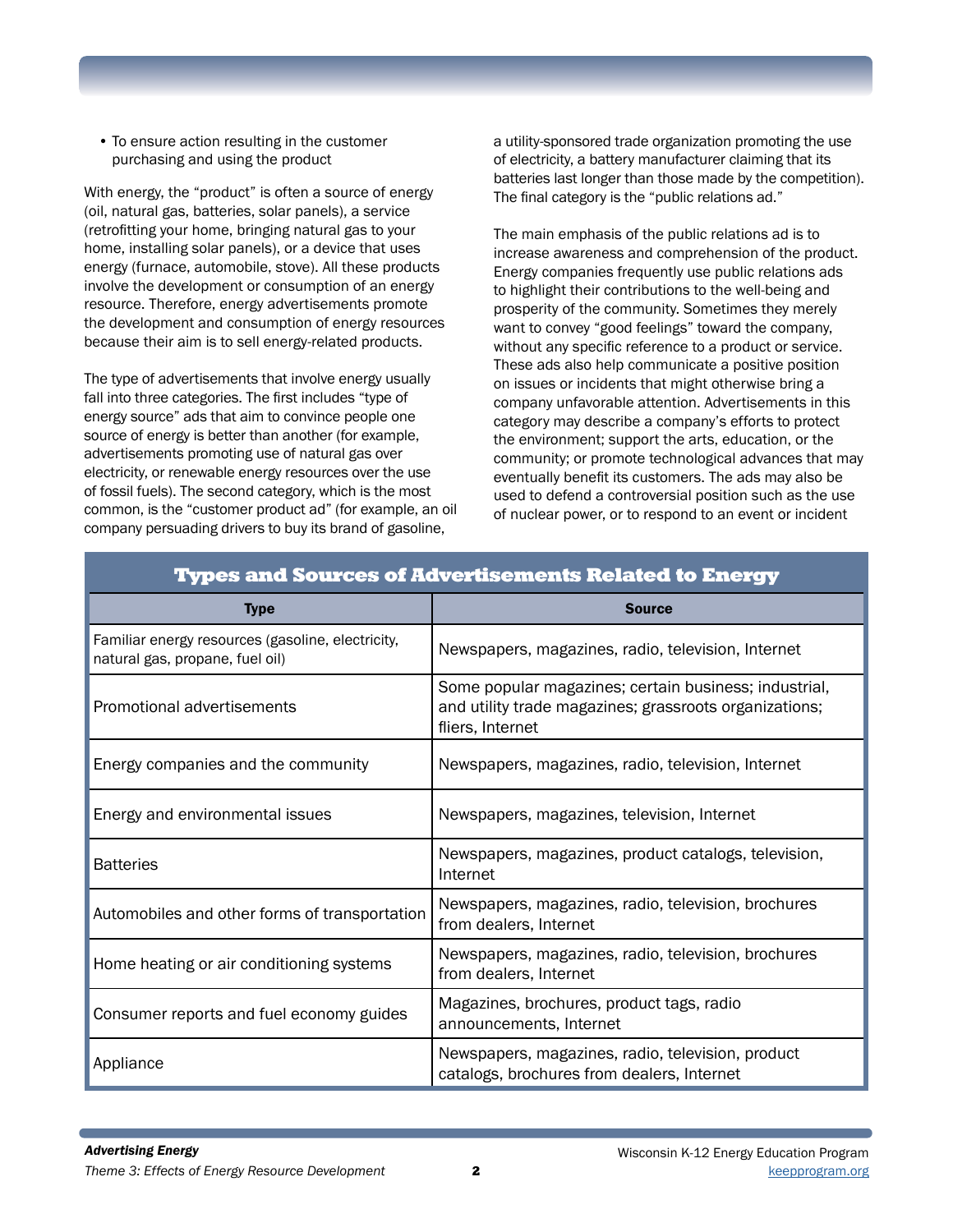the company may have been involved in, such as a power outage, an oil spill, or a discrimination suit.

With all three categories, different advertising strategies are used. Rarely does an advertisement simply say, "buy this brand of gasoline," "install these energy-efficient light bulbs," or "drive this kind of car." Instead, more subtle approaches are used to get and keep people's attention. Advertisers use different strategies as well as creative artwork, imagery, and graphic design to be noticed (see *Strategies in Advertising*). Artwork pertains to visual as well as auditory techniques (for example, music in television and radio commercials). Advertisers use a variety of strategies and creative designs because they know there is no such thing as a mass audience. While some people like humor, others prefer tenderness.

People in the United States, including Wisconsinites, are increasingly interested in energy efficiency. This interest is often because they can save money by consuming less energy. Therefore, many energy companies and services are making conservation a component of their ads. For example, an electric utility might offer reduced rates in exchange for interrupting a customer's energy use during times of peak demand. Producers of energy efficient light bulbs like CFLs and LEDs will advertise that consumers

### Strategies in Advertising

- Claims superiority without comparison to competition
- Claims superiority with comparison to competition (no brand name mentioned)
- Positions product or service directly against the competition (cites other brand name)
- Appeals to a common culture (nostalgia, the wild west, the computer age)
- Focuses on cost-saving qualities and economic improvement
- Emphasizes emotion (love, fear, sadness, joy)
- Promotes feelings of comfort and well-being
- Appeals to certain values, such as environmental concerns or health and safety concerns
- Utilizes humor, fun, or both
- Entails a gimmick, such as a jingle, to grab attention

can save money by buying their more efficient, longerlasting light bulbs (compared to incandescent light bulbs).

On the other hand, the amount of energy used by many items is often downplayed or omitted in advertising. One clear example is automobile advertising, where the automobiles' style, features, size and speed and the sense of freedom they bring are often emphasized over their fuel efficiency (an exception to this occurred during the energy crisis of the 1970s—fuel efficiency was more prominent in automobile advertising then). Ironically, advertisements for many items that use significant amounts of energy do not mention its use at all. Examples include how well houses are insulated or how much energy is used when traveling by air or by train.

Advertising that appeals to peoples' emotions and desires may not provide enough information about a service or product. It may also obscure critical issues, such as energy resource depletion, environmental effects, social justice, or long-term economic security that may be related to the use of a product or service. Some advertisements deliberately omit or mislead people on these issues, while some make an effort to address them. Citizens, including students, need to develop a critical sense of how advertising is used to promote products

and energy services. They can do so by learning how advertisements are designed to influence desires and emotions, and by getting additional information about services or products from independent sources. Doing so will help citizens make choices that will not only benefit them, but will also benefit their community and the environment as well.

## Procedure

#### **Orientation**

Show students sample advertisements that are not necessarily related to energy. Ask them to identify what is being sold. Have the class create a list of the advertising strategies used (see **Background**). Review the purpose of advertising and discuss reasons for advertising and its importance. Do students think energy resources need to be advertised? Have students suggest reasons for advertising energy.

Optional: For the next week, assign students to collect energy-related advertisements (see *Types and Sources of Advertisements Related to Energy*). Tell them to look through newspapers,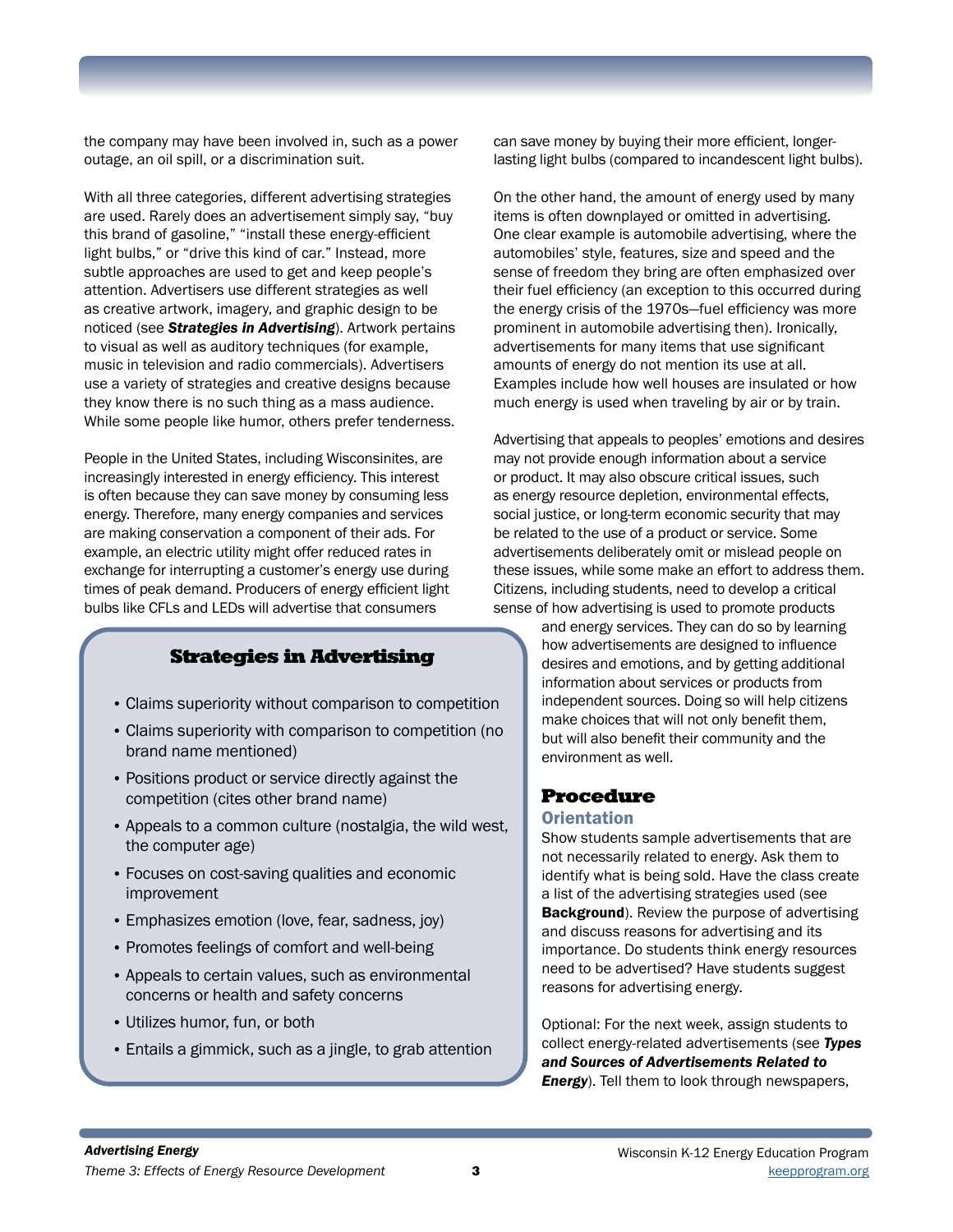catalogs, and magazines; to record announcements from the radio and television; or to contact organizations that sell energy products (like utilities and appliance stores).

## Steps

- 1. Show students samples of energy-related advertisements. Identify the types of products that are usually found in energy advertisements. Review the different categories of advertisements (see Background) and help students place the samples in one or more categories.
- 2. Emphasize that energy advertisements promote the development or consumption of an energy resource, because they sell products that use energy. Briefly discuss issues related to energy development and consumption. Ask students to provide a definition for efficient use of energy and why it is

important.

- 3. Divide the class into working groups of two to four students. Provide each group with energy-related advertisements or have them use ads they collected themselves (see Getting Ready and Orientation).
- 4. Give each group a copy of *Analyzing Energy Advertisements* and ask them to use the questions to examine their advertisement. To answer the fourth question, students should refer to the list of strategies developed during the **Orientation**.
- 5. As a class, discuss responses to Questions 8 and 9 of *Analyzing Energy Advertisements* (related to energy efficiency). Work together to develop three characteristics that are common among advertisements that promote energy efficiency.

Possible characteristics

- Provides information about efficiency
- Highlights economic incentives for using efficient products
- Emphasizes convenience and comfort the consumer receives from using the product
- Stresses environmental benefits of using the product
- Mentions the durability of the product
- Features technological quality of the product

#### Closure

When students have answered all the questions, ask one student from each group to post the "efficient" advertisements along one wall in the classroom and the "inefficient" advertisements along another wall. (You may need a sign on a third wall titled "not applicable.") Ask a spokesperson from each group to explain why the ads do or do not promote efficiency. Have students summarize what general messages energy advertisements convey about energy production and use.

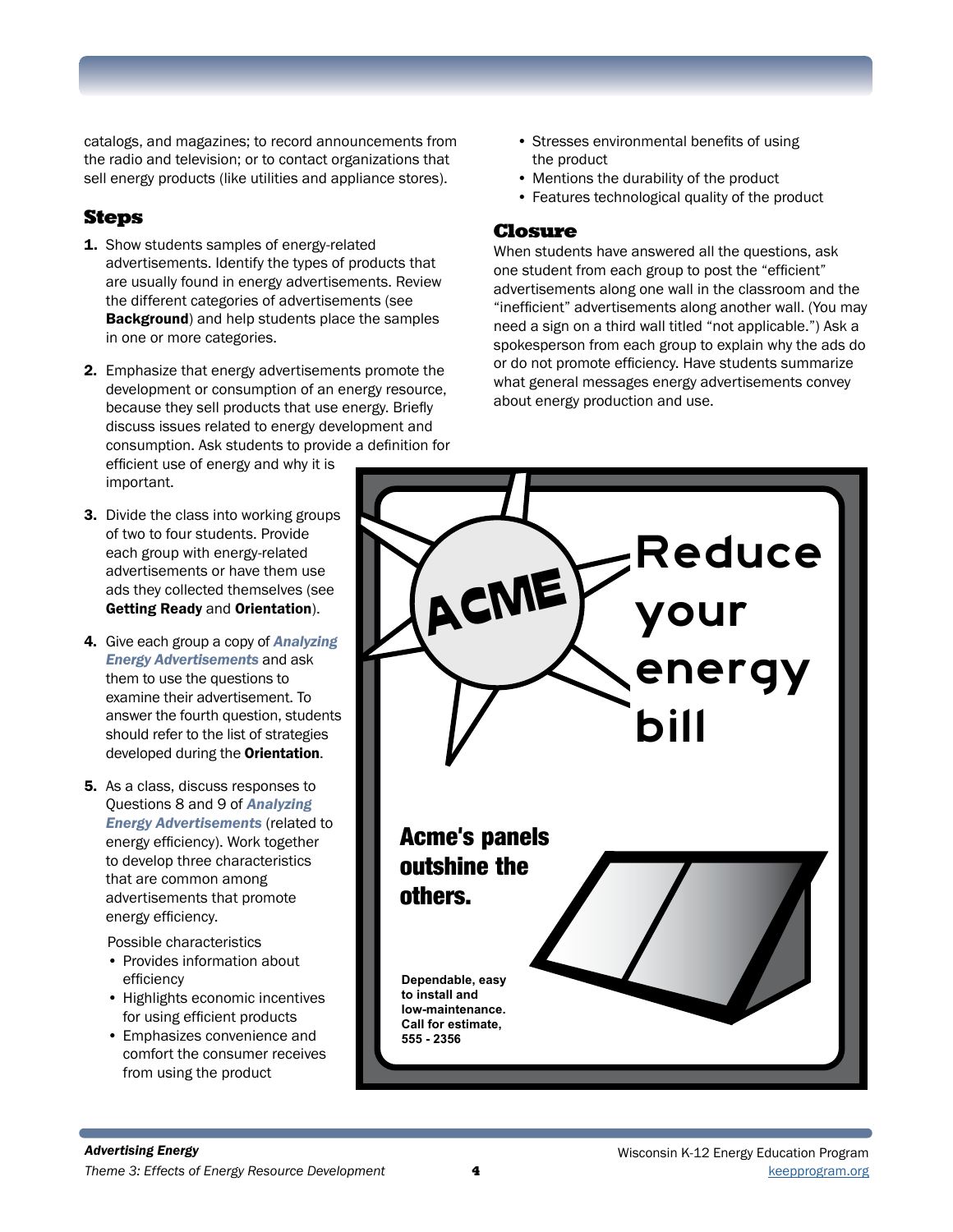#### Assessment

#### Formative

- Can students explain why energy advertisements promote the development and use of energy?
- Were students able to identify strategies used to sell energy products?
- To what extent did students thoughtfully complete *Analyzing Energy Advertisements* to help them determine the effectiveness of energy-related advertisements?
- Did the characteristics that students identified help them discriminate between advertisements that do and do not promote energy efficiency?

#### **Summative**

Have groups of students create a service, product, or company that uses or sells energy. Instruct groups to exchange their creations with each other. Challenge the groups to design an advertisement for the imaginary service, product, or company that promotes efficient use of energy.

## Related KEEP Activities

Use this activity to help students further analyze the presence of energy resources or products in their lives. For example, after learning about petroleum development in "Get That Gasoline!" students can use this activity to learn how oil companies use public relations advertisements to inform consumers about their services. While participating in the activity "Don't Throw Energy Away," students can also investigate how advertisements influence what products they buy. Adapt the activity "Energy Use Then and Now" to compare energy-related advertisements from previous years.

#### © 2020 Wisconsin Center for Environmental Education

The Wisconsin K-12 Energy Education Program is supported through funding from



Wisconsin K-12 Energy Education Program (KEEP) **College of Natural Resources University of Wisconsin-Stevens Point**